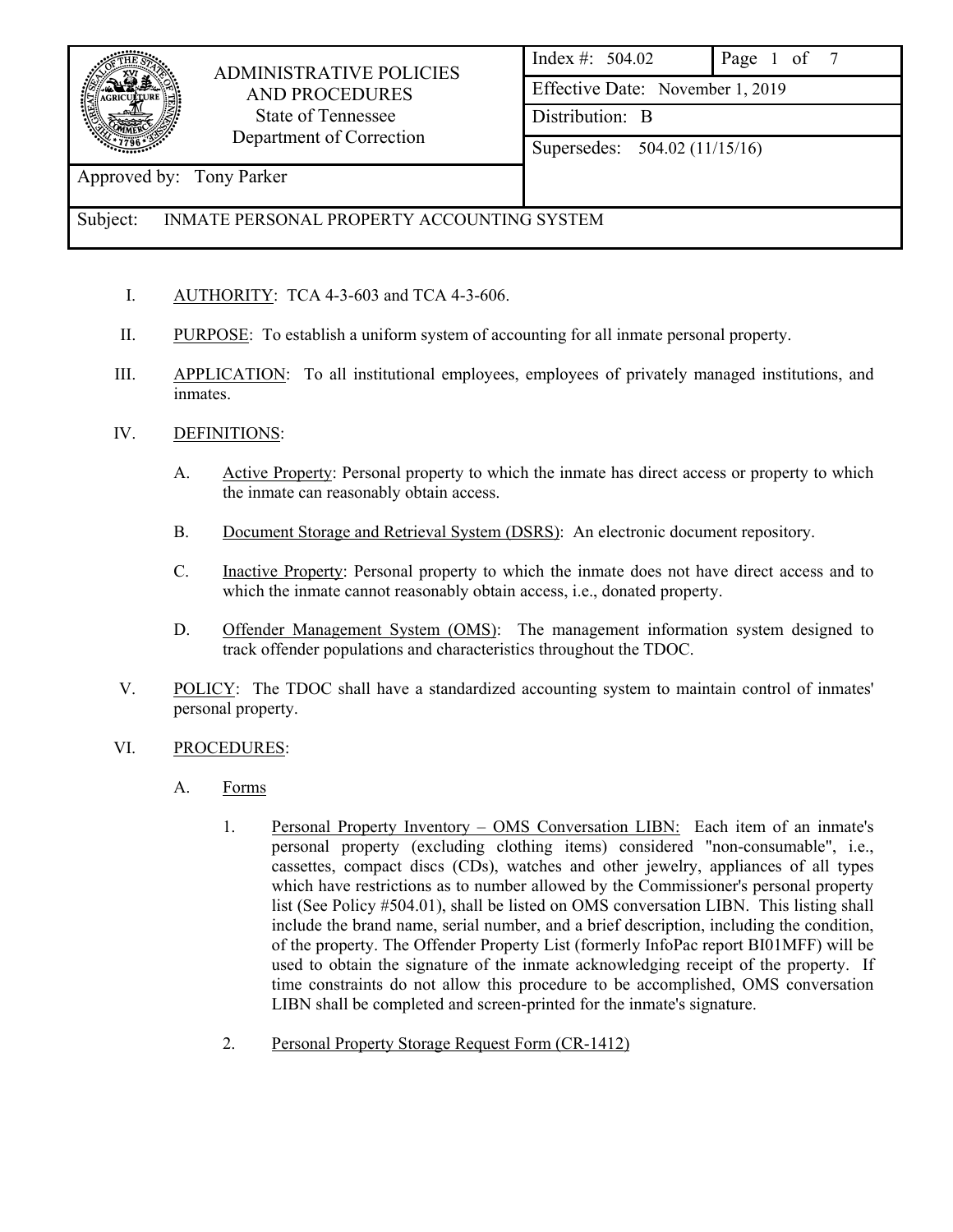Effective Date: November 1, 2019  $\left| \int_{0}^{\frac{\pi}{2}}$  Index # 504.02  $\left| \int_{0}^{\frac{\pi}{2}}$  Page 2 of 7

Subject: INMATE PERSONAL PROPERTY ACCOUNTING SYSTEM

- a. When an inmate is in possession of property or receives personal property which is not permitted, all items shall be stored in the institution's property room and listed on the CR-1412. Items to be stored shall be described as clearly as possible. Information regarding the property storage status shall be entered on OMS conversation LIBN.
- b. The inmate should be asked to read and sign CR-1412. In the event an inmate is unwilling or unavailable to sign, CR-1412 will be witnessed by an employee. When possible, a completed copy of CR-1412 will be given to the inmate. If the inmate is not available, a copy will be placed in the personal property folder.
- c. Absent written authorization by the Warden/Superintendent, the inmate's personal property shall be disposed of after 30 days. INFOPAC report BI01MFD, 30 Day Stored Property, is available on the first day of each month and may be checked to assist in this process.
	- (1) An employee shall check the inmate's current status to determine if disposal is warranted.
	- (2) If the inmate is out to court, hospital, DeBerry Special Needs Facility psychological program, or is on furlough status, or in the event of an inmate's death, the 30 day storage period may be extended an additional 30 days as authorized by the Warden/Superintendent. After this period of time, the Warden/Superintendent can extend storage for an additional 30 day period of time on a case-by-case basis. Each 30 day period of time must be documented, in writing, and placed in the property file.
	- (3) When items of inmate personal property are picked up by visitors, mailed out, or donated to a charitable organization, CR-1412 will be completed by having the visitor or the organization's representative sign for the receipt of the items. OMS conversation LIBN shall be modified to indicate disposition of the items.
- 3. Property Tags, CR-1413: Each item of personal property placed in the property room shall be stored in a sealed box or in a plastic or mesh drawstring bag (laundry bag, unless the size of the item precludes this). A Property Tag, CR-1413, shall be attached to each box, bag, or oversized item.
- 4. Personal Property Clearance, CR-1416: Each inmate shall complete this form upon release. If the inmate refuses to sign this form, that fact shall be noted. Upon release or transfer, this form shall be placed in the inmate's institutional record.
- B. Transfer of Inmates Between Institutions
	- 1. When a transfer is made between institutions, all personal property shall be transferred with the inmate, except as provided in Sections  $VI(B)(1)$  and (4). Where emergency circumstances require immediate transfer, the property shall be transferred within five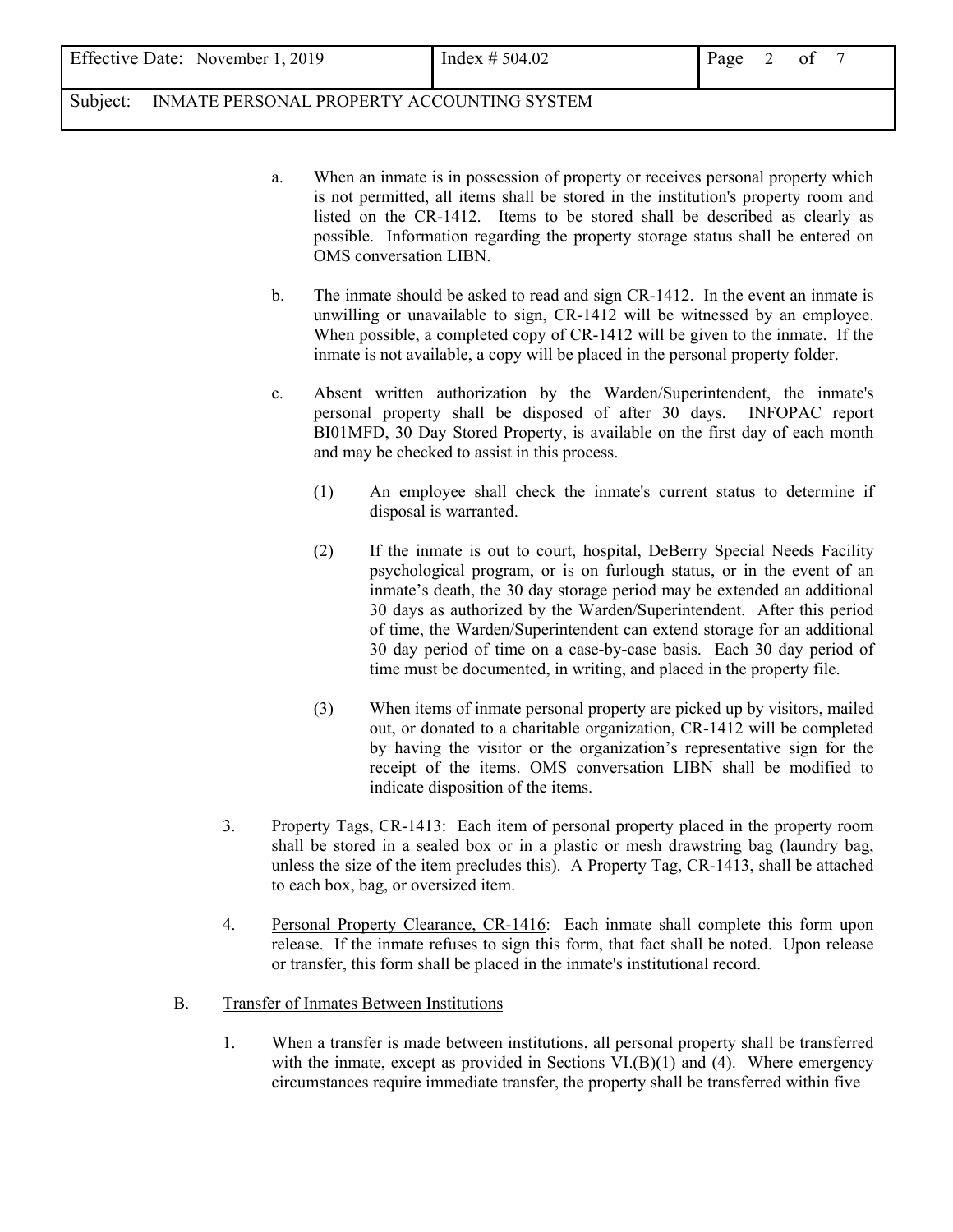Effective Date: November 1, 2019  $\left[\text{Index } \# 504.02 \right]$  Page 3 of 7

## Subject: INMATE PERSONAL PROPERTY ACCOUNTING SYSTEM

 working days. Inmates who are transferred temporarily for medical reasons, court appearances, psychological evaluations, etc., shall have only their clothing, jewelry, personal hygiene articles, and legal materials (if the inmate chooses) transferred with them. When returning from these temporary transfers, inmates shall have only those items. Items such as currency, televisions, radios, etc., (excluding commissary items sold at the receiving facility) in the possession of the inmate upon return to the original sending institution shall not be accepted when the inmate returns from such transfers and shall be considered as contraband. These items shall be disposed of as per Policy #506.15.

- 2. All inmates transferring either permanently or temporarily shall be provided with a property transportation bag with the institution's acronym and number, i.e.,  $TCIX - #1$ , etc. The bag identification shall be entered beside the inmate's name on the Transportation System Prisoner Pass, CR-1937. All inmate property, excluding only those items listed in Policy #504.01, must be placed inside the transportation bag. Excess property shall be handled in accordance with Section  $VI(B)(4)$  of this policy. Each institution will maintain the assigned number of bags. All Wardens/Superintendents and central transportation staff shall ensure that the property bags are returned to the sending institution on the next bus departing for that destination.
- 3. At the time of transfer, the inmate's personal property shall be checked at the receiving institution against the LIBN (Offender Property - Active Property option) screen. If any property is missing, the fact shall be noted by moving the item to a location of LOST then entering a comment in the Comment History for that item to document the investigation to locate the missing property item. A screen shot of the comment may be printed for the inmate's signature and placement in the inmate's property file. All property forms, with the exception of CR-1412 and CR-1413, shall be transferred with the inmate as part of the institutional file and kept on record in the property room at the receiving institution.
- 4. Inmates with items already in storage at the sending facility, or in possession of more property than allowed by Policy #504.01 at the time of transfer, will make arrangements at that time for disposition of the stored/excess property by the sending institution, and OMS conversation LIBN will be updated accordingly.
- 5. All jewelry items shall be taken from inmates when they are transferred to any outside hospital and stored at the sending facility. Inmates transferred under emergency situations shall have their jewelry items inventoried and stored as soon as possible after admittance.

## C. Storage of Personal Property

1. Each institution shall establish a separate room(s) for the storage of inmate property or a "caged" area of a room with access restricted to staff only. Keys to this area shall be noted as restricted. Inmates are not allowed in this area.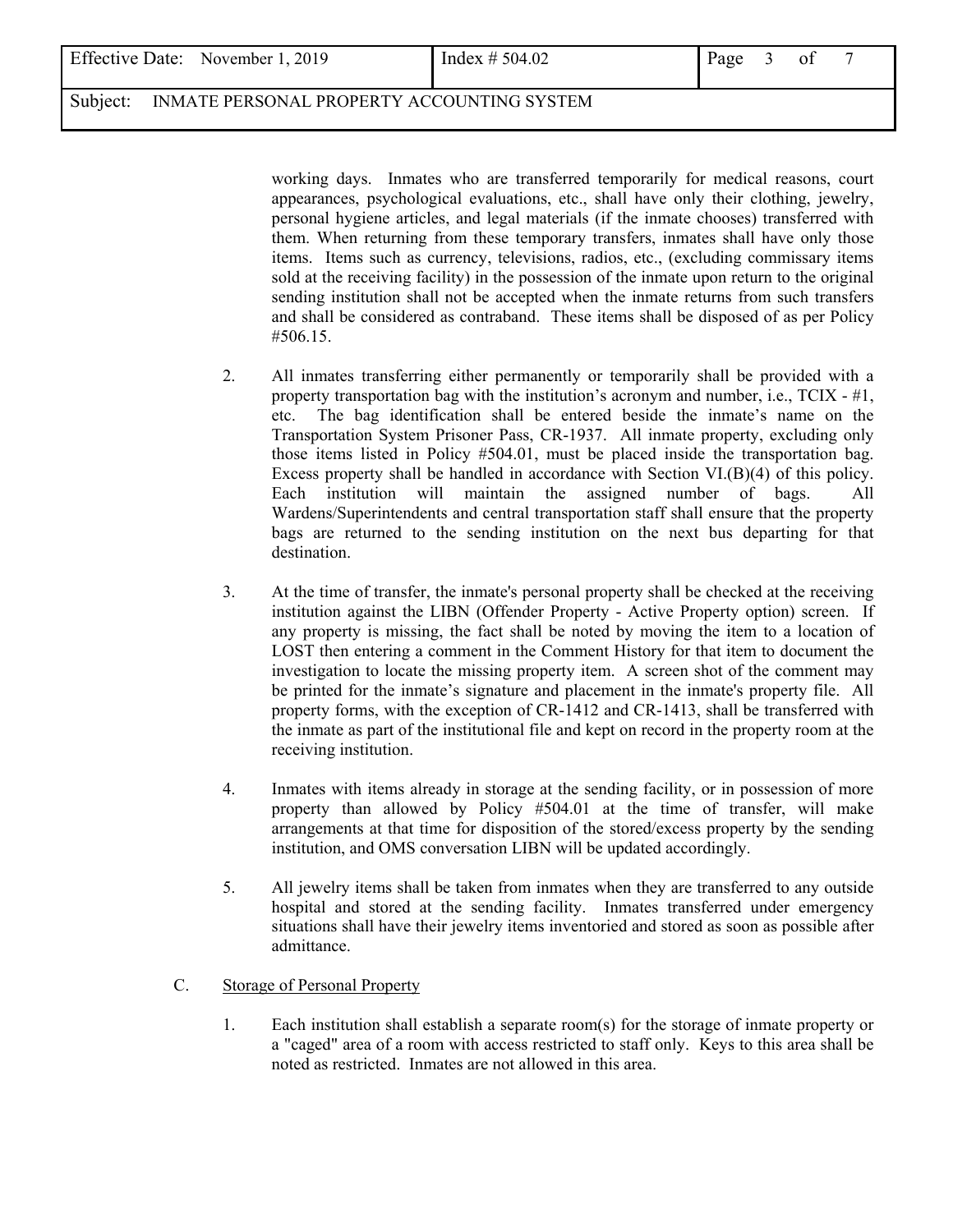Subject: INMATE PERSONAL PROPERTY ACCOUNTING SYSTEM

- 2. All inmate property to be stored shall be kept in this area. Any inmate clothing stored in the area will be cleaned and, if necessary, disinfected prior to storage.
- 3. The property room shall be designated as a restricted area. Employees who enter the property room shall sign in and out, noting the date and times and state the reason for their visit.
- 4. Each Warden/Superintendent shall establish an institutional policy that outlines hours for the operation of the property room and procedures for receiving and delivering property. The procedures shall specifically provide a means for receiving and storing property when the property room is not otherwise open.
- 5. On a quarterly basis, the property room shall be inventoried by the Warden's/Superintendent's designee and the property room officer to determine the proper accountability for all items stored. In March of each year, the inventory will be taken by the staff member responsible for the institutional fiscal operations**/**designee, and will take the place of that period's quarterly inventory.
- 6. All items to be stored in the property room must be internally transferred to a location of PROP in OMS conversation LIBN.
- D. Property of Inmates on Escape: Property shall be held for no more than 30 days, unless it is related to an on-going law enforcement investigation. The inmate's family or other designee will be notified to make arrangements to retrieve the inmate's personal property, or the property will be disposed of at the end of the authorized storage period. OMS conversation LIBN will be modified accordingly.
- E. Property of Deceased Inmates: Personal property of inmates who have died will be inventoried and stored by the property officer as described in Section VI.(C). Each property item shall be updated on conversation LIBN (Offender Property) by transferring the item to a location of PROP (Property Room). Property of deceased inmates will be stored no longer than 90 days. The inmate's family or other designee will be contacted to retrieve the inmate's personal property. A signed, itemized receipt (the signature of the receiving family member on the inventory form will suffice) shall be obtained, witnessed by the releasing staff member, and dated prior to relinquishing a deceased inmate's property. OMS conversation LIBN will be updated accordingly by moving the item(s) to a location PICK (Picked Up) or SHIP (Shipped). Should the family not wish to take possession of the property items, such items should be moved to a location of DNTD (Donated) or DSTD (Destroyed) to indicate their final disposition.
- F. Disposal of Unidentified Property: If ownership of property found cannot be established, disposal of the property shall occur as if the property belonged to the institution.
- G. Record Keeping Procedures for Personal Property Accounting Forms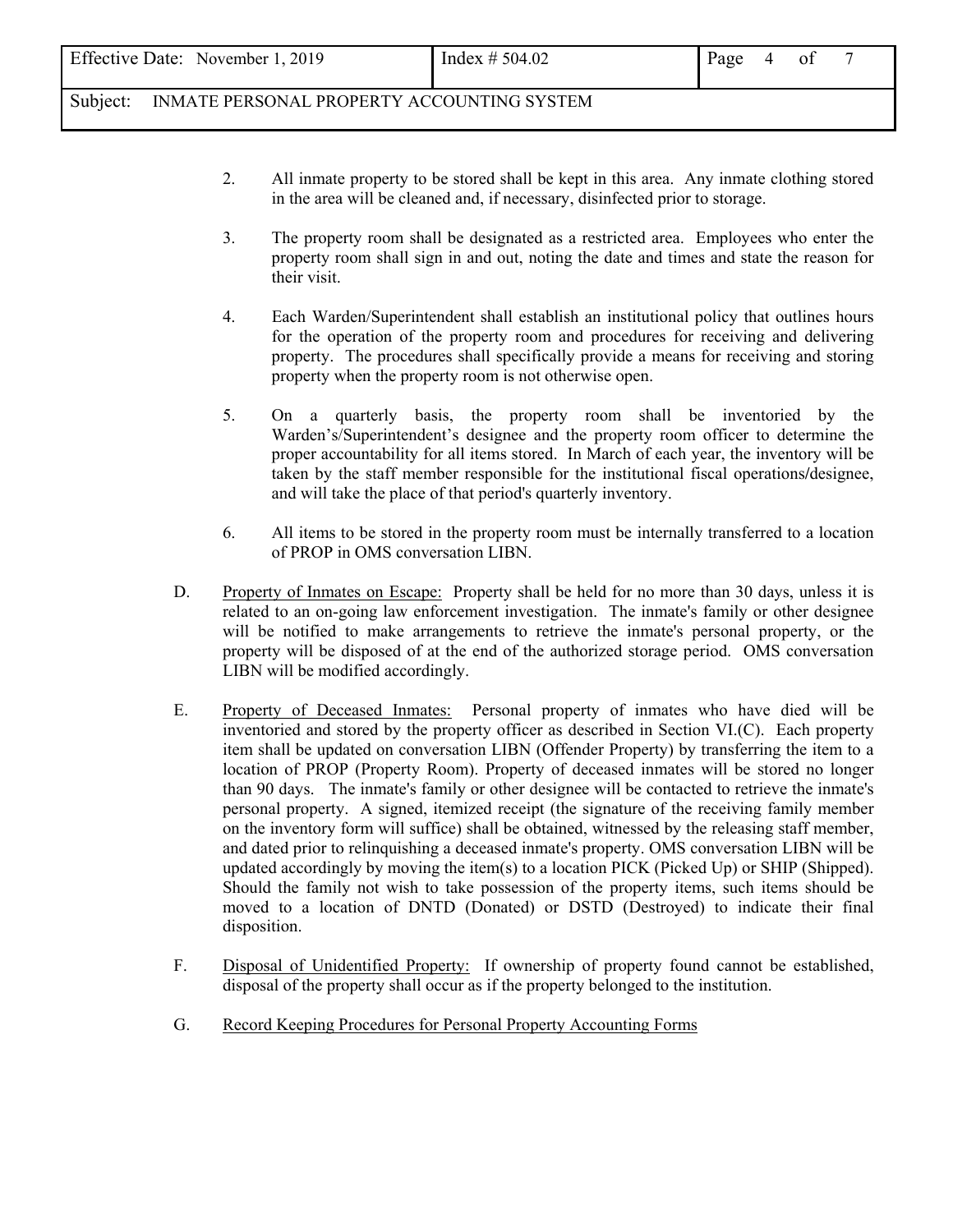Subject: INMATE PERSONAL PROPERTY ACCOUNTING SYSTEM

- 1. Local procedures for the filing of CR-1412 and CR-1413 shall be established by the Warden/Superintendent. These forms shall either be filed by inmate TDOC ID or in alphabetical order. They must be retained by the sending institution for a period of at least two years.
- 2. CR-1416 shall be filed in the released inmate's institutional record.
- 3. All property forms are to be forwarded to the institutional records office room for scanning into the DSRS. The records office personnel will stamp "SCANNED" in red ink in the top right-hand corner of each form scanned. The records office will then forward all scanned forms to the property section for filing in the property file.
- VII. ACA STANDARDS: 4-4164, 4-4292 through 4-4294, and 4-4339.
- VIII. EXPIRATION DATE: November 1, 2022.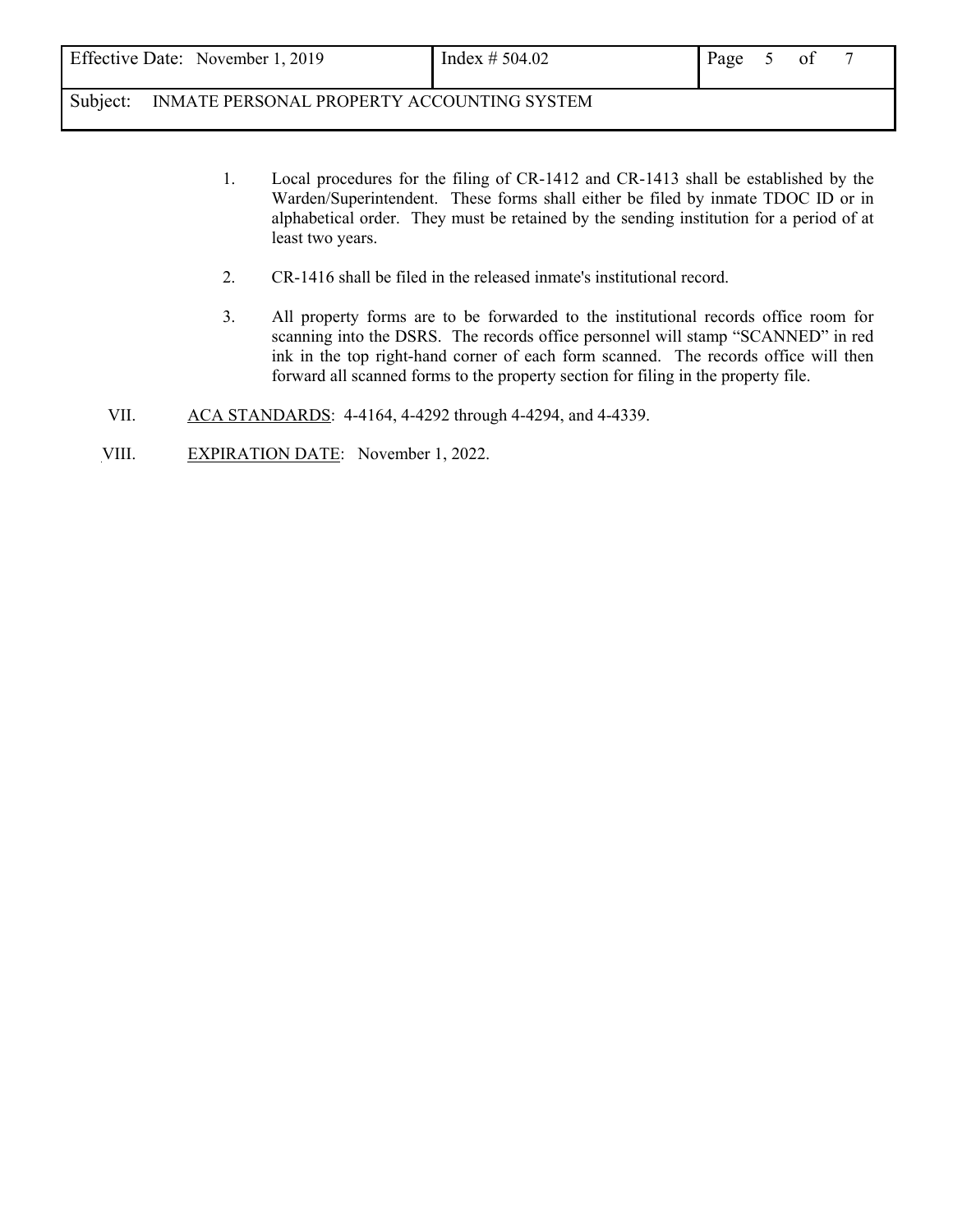

## **TENNESSEE DEPARTMENT OF CORRECTION PERSONAL PROPERTY STORAGE REQUEST**

#### **INMATE NAME: TDOC ID: DATE:**

List all unauthorized property which the inmate is not permitted to have in his/her possession at this time.

| QTY | <b>ITEM</b> | <b>DESCRIPTION</b> | <b>DATE</b><br><b>RETURNED</b> | <b>INMATE SIGNATURE</b> | <b>REQUEST</b><br><b>MAILING</b> | <b>REQUEST</b><br>PICK-UP |
|-----|-------------|--------------------|--------------------------------|-------------------------|----------------------------------|---------------------------|
|     |             |                    |                                |                         |                                  |                           |
|     |             |                    |                                |                         |                                  |                           |
|     |             |                    |                                |                         |                                  |                           |
|     |             |                    |                                |                         |                                  |                           |
|     |             |                    |                                |                         |                                  |                           |
|     |             |                    |                                |                         |                                  |                           |
|     |             |                    |                                |                         |                                  |                           |
|     |             |                    |                                |                         |                                  |                           |
|     |             |                    |                                |                         |                                  |                           |
|     |             |                    |                                |                         |                                  |                           |

These unauthorized items have been removed from the inmate because she/he:

| Is in treatment program                                                                                                                                                                                                                                                                                                                                                                             | Is in segregation | Is on escape | Other:   |             |  |  |
|-----------------------------------------------------------------------------------------------------------------------------------------------------------------------------------------------------------------------------------------------------------------------------------------------------------------------------------------------------------------------------------------------------|-------------------|--------------|----------|-------------|--|--|
| . Number<br>fully understand that the above items(s) will be stored<br>I. Inmate<br>for thirty (30) days, and during this time I will make arrangements to either mail the item(s) home or will have them picked up on visiting days. I fully understand<br>that if I fail to dispose of said item(s) within thirty (30) days that the Warden has my consent to dispose of them as he/she sees fit. |                   |              |          |             |  |  |
| Received By:                                                                                                                                                                                                                                                                                                                                                                                        |                   |              | Staff    |             |  |  |
|                                                                                                                                                                                                                                                                                                                                                                                                     | (Signature)       |              |          | (Signature) |  |  |
| Address:                                                                                                                                                                                                                                                                                                                                                                                            |                   |              | *Witness | (Signature) |  |  |

**\***Note: Witness signature not necessary if inmate signs.

CR-1412 (Rev. 10-19) RDA 11085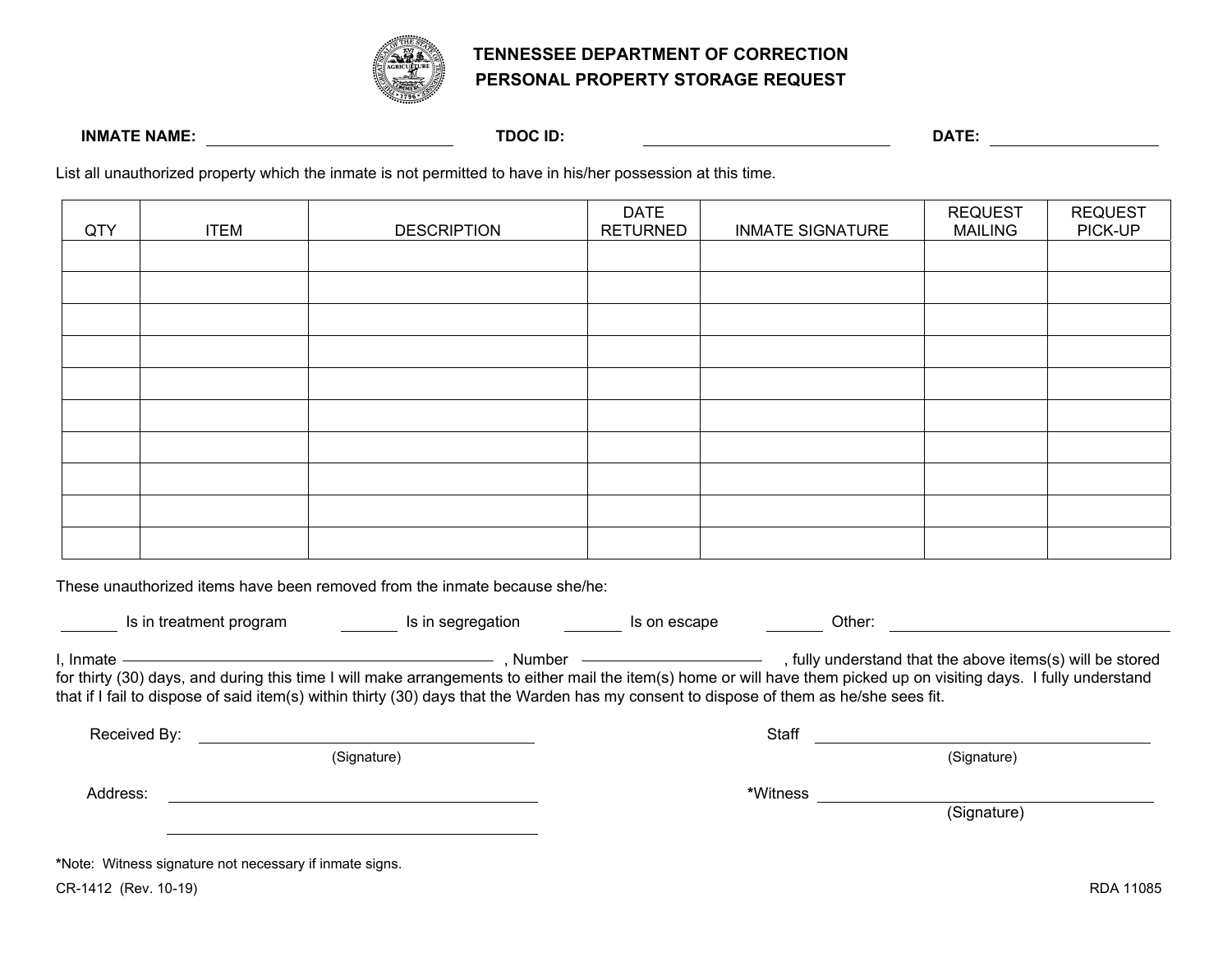

INMATE'S NAME:

TDOC ID::

DATE OF STORAGE:

STAFF SIGNATURE:

**ITEMS** 

CR-1413 (Rev. 9-19)